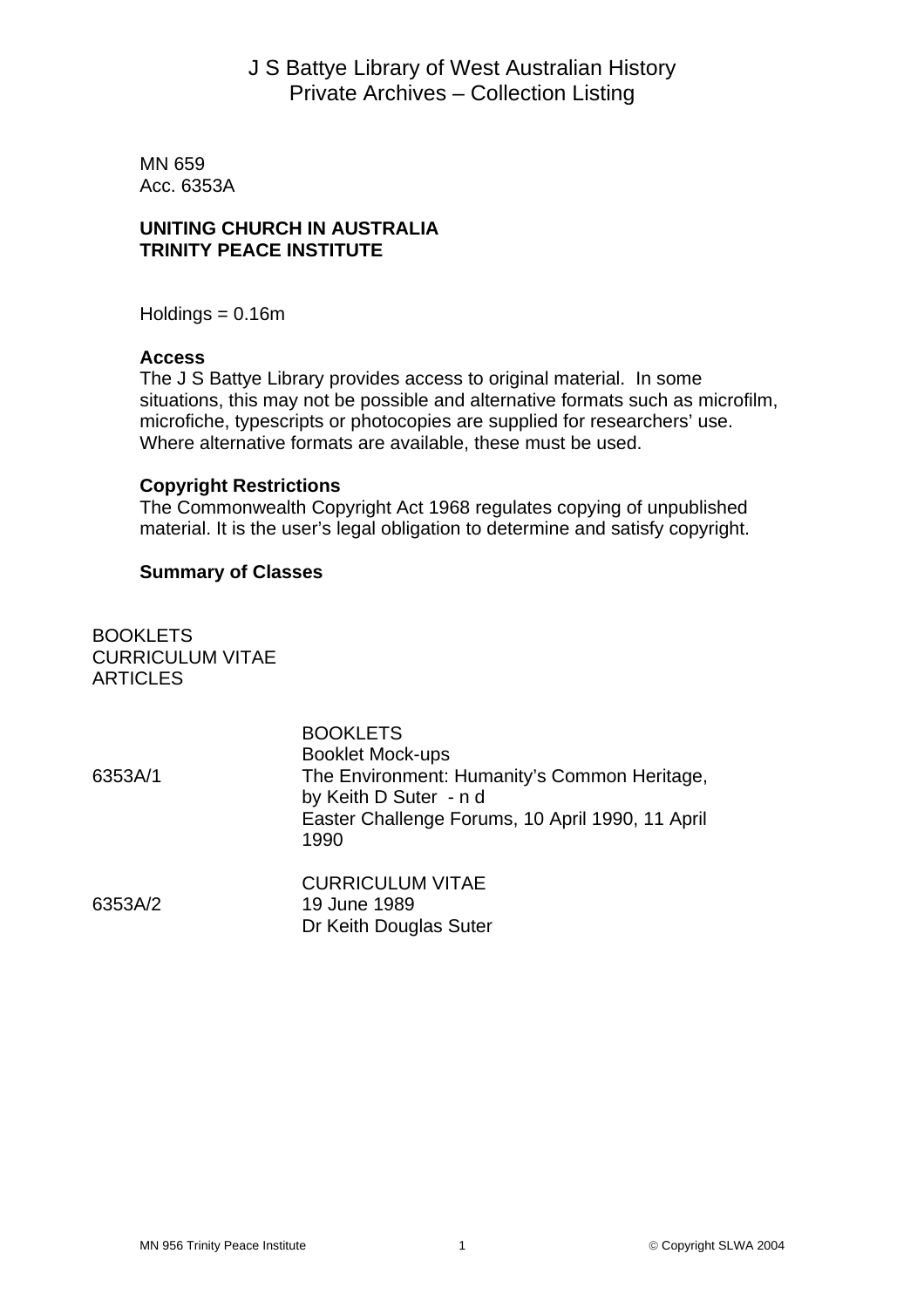|         | J S Battye Library of West Australian History<br>Private Archives - Collection Listing                                                                                                                                                                                                                                                                                                                                                                                                                                                                                                                                             |
|---------|------------------------------------------------------------------------------------------------------------------------------------------------------------------------------------------------------------------------------------------------------------------------------------------------------------------------------------------------------------------------------------------------------------------------------------------------------------------------------------------------------------------------------------------------------------------------------------------------------------------------------------|
| 6353A/3 | <b>ARTICLES</b><br>Typescripts of articles by Dr Keith D Suter                                                                                                                                                                                                                                                                                                                                                                                                                                                                                                                                                                     |
|         | We the People - "Peace is within our Reach"<br>Marine Policy - An Antarctic World Park<br>Global Partnership in Development - The<br><b>Challenge for Australia</b><br>The Transformation of the United Nations for a<br>Central role in Peacekeeping<br>Checking the Arms Race: Australia's Role in<br>International Verifications; Technical and<br>Supporting Documents for an International<br>Verification Agency - May 1988<br>Treaties affecting the Asia-Pacific Region<br>The Antarctic comes in from the Cold<br>The Seville Statement on Violence<br>The Rise of Colonial Nationalism<br>Is Television a Health Hazard? |
| 6353A/4 | Reducing Armaments and Increasing Security -<br>the Continuing Issues in Preserving Peace<br>The Rights of the Child<br>Human Rights and Responsibilities in Britain and<br>Ireland - review by S D Bailey (Ed)<br>White Australia has a Black History<br>Aborigines and the Continuing Land Rights<br>Controversy<br>Australia's New Policy on Recognising<br>Governments<br><b>Peace Studies: The Hard Question</b><br>South Light: A Journey to Antarctica<br><b>Peace and Disarmament News</b><br>The Palestinians - by David McDowall - review<br>Is Defence a good Investment? 2 - 4 June 1989                               |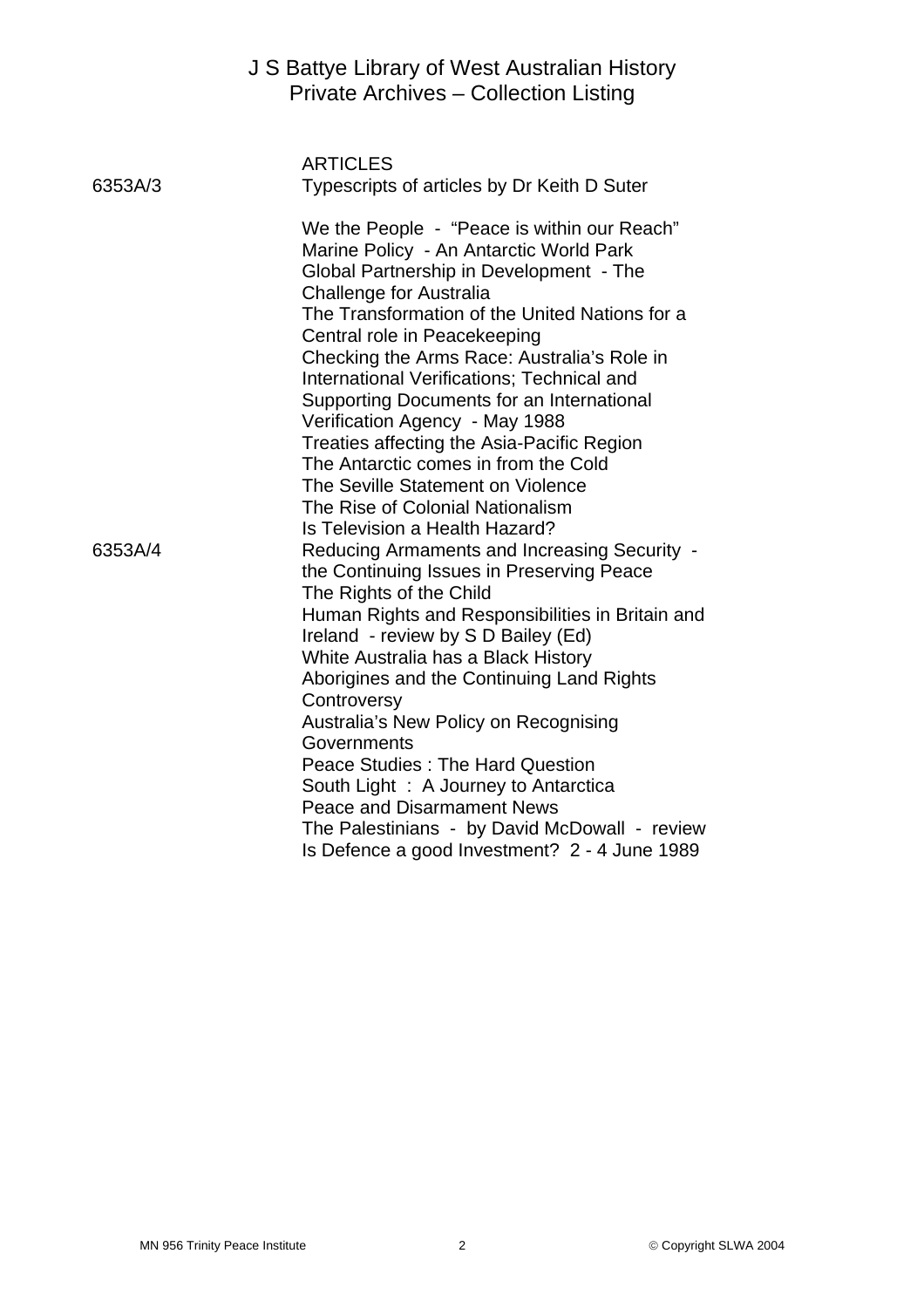|         | J S Battye Library of West Australian History<br>Private Archives - Collection Listing                                                                                                                                                                                                                                                                                                                                                                                                                                                                                                                                                                                                                                                                        |
|---------|---------------------------------------------------------------------------------------------------------------------------------------------------------------------------------------------------------------------------------------------------------------------------------------------------------------------------------------------------------------------------------------------------------------------------------------------------------------------------------------------------------------------------------------------------------------------------------------------------------------------------------------------------------------------------------------------------------------------------------------------------------------|
| 6353A/5 | Review of "Alliance & international order" by R.<br>O'Neill<br>National Goals and Directions - The Environment<br>- Science &<br>Technology<br>$\epsilon$<br>"<br>- Multi-culturalism<br>& Racism<br>$\mathbf{G}$<br>"<br>- Education<br>One World, Many Worlds: Struggles for a Just<br>World Peace by R B J Walker - review<br>Managing the Frozen South: The Creation and<br>Evolution of the Antarctic Treaty System by MJ<br>Peterson - review<br>Ghandi Today: A Report on Mahatma Ghandi's<br>Success by Mark Shepard - review<br>Australia and the World Economy by Alan L<br>Lougheed - review<br>Communications and the Media in Australia by<br>Ted Wheelwright and Ken Buckley - review<br>The Antarctic: New Challenges for International<br>Law |
| 6353A/6 | Doing Well by Doing Good: Social Investing<br>The Australian Aborigines: The Continuing Crisis<br>Mikhail S Gorbachev: An Intimate Biography<br>Does Mr Gorbachev have a Future?<br>Global changes, Global Values and Australian<br>Education<br>Dolphins: The Latest Military Weapon?<br>Six Australian Battlefields by Al Grassby and<br>Marji Hill - review<br>Will there ever be Peace in the Middle East?<br>The Common Heritage of Mankind<br><b>Dissertation</b><br>Uniting Church In Australia - dissertation on its<br>social justice work (3 chapters)                                                                                                                                                                                              |